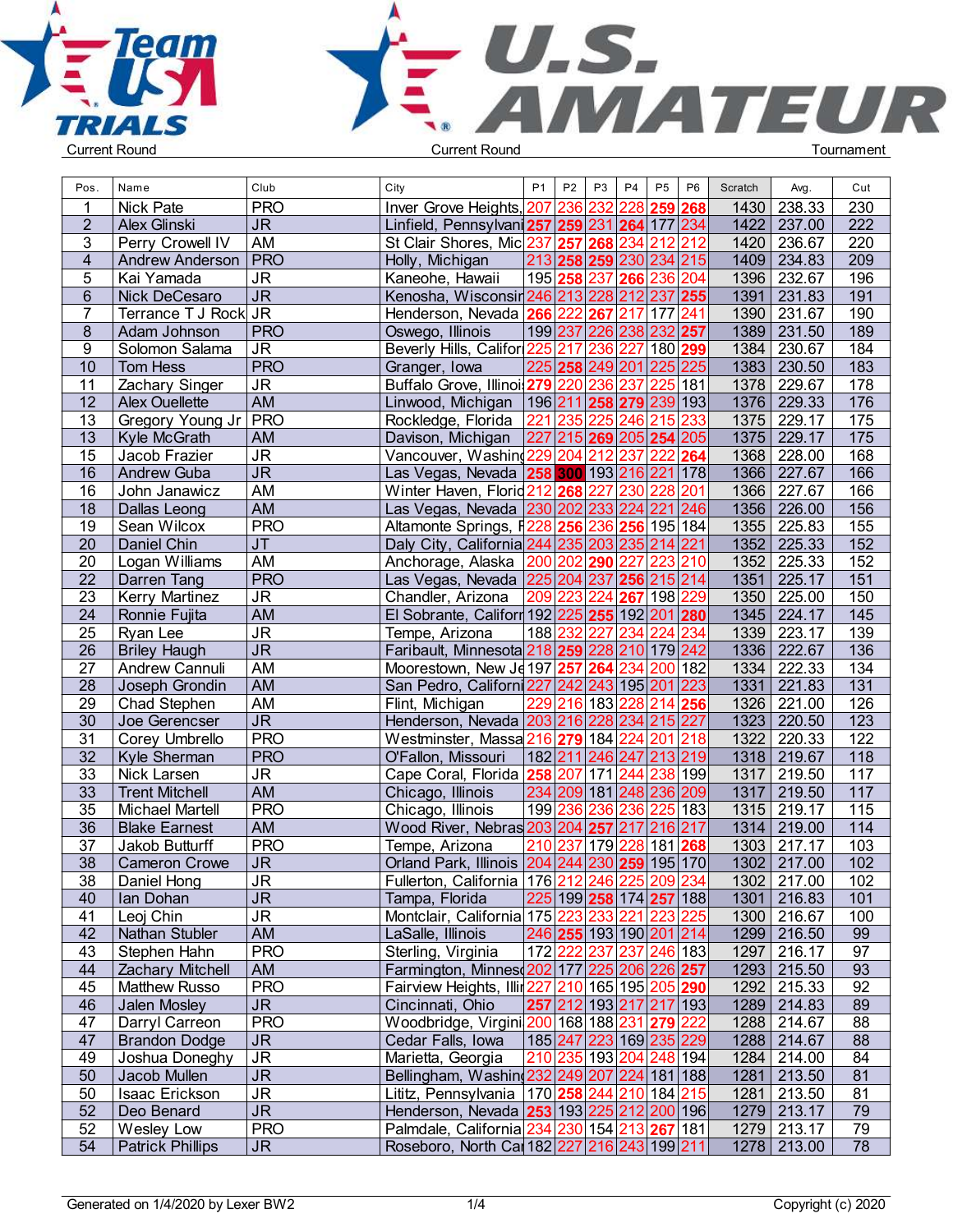



| Pos. | Name                         | Club                                | City                                                    | <b>P1</b>                                             | P <sub>2</sub> | P <sub>3</sub>          | P <sub>4</sub> | P <sub>5</sub> | P <sub>6</sub> | Scratch | Avg.        | Cut              |  |
|------|------------------------------|-------------------------------------|---------------------------------------------------------|-------------------------------------------------------|----------------|-------------------------|----------------|----------------|----------------|---------|-------------|------------------|--|
| 55   | <b>Gabriel Alvarez</b>       | <b>JR</b>                           | Wichita, Kansas                                         | 196                                                   | 222            | 268                     | 222            | 216            | 147            | 1271    | 211.83      | 71               |  |
| 56   | <b>Kyle Andrews</b>          | <b>AM</b>                           | Vista, California                                       | 225                                                   |                | 204 189 202 223         |                |                | 227            | 1270    | 211.67      | 70               |  |
| 57   | John Nicholas Son JR         |                                     | Roscoe, Illinois                                        |                                                       |                | 170 159 233 221 227     |                |                | 257            | 1267    | 211.17      | 67               |  |
| 58   | Dean Vargo                   | <b>AM</b>                           | Willowwick, Ohio                                        | 211 192 253 211 174 223                               |                |                         |                |                |                | 1264    | 210.67      | 64               |  |
| 59   | Daniel Hall                  | JR                                  | Slaton, Texas                                           |                                                       |                | 258 186 223 171 219     |                |                | 206            | 1263    | 210.50      | 63               |  |
| 60   | <b>Brent Boho</b>            | <b>AM</b>                           | Colgate, Wisconsin   195   175   202   223   243        |                                                       |                |                         |                |                | 222            | 1260    | 210.00      | 60               |  |
| 61   | Alec Keplinger               | JT                                  | Coldwater, Michigan 224 243 176 221 213                 |                                                       |                |                         |                |                | 182            | 1259    | 209.83      | 59               |  |
| 61   | <b>Randal Dunbar</b>         | <b>JR</b>                           | Milford, Massachuse 183 226 258 213 174 205             |                                                       |                |                         |                |                |                | 1259    | 209.83      | 59               |  |
| 63   | <b>Brett Lloyd</b>           | <b>JR</b>                           | Knightdale, North Ca 197 234 176 170 234 247            |                                                       |                |                         |                |                |                | 1258    | 209.67      | 58               |  |
| 64   | <b>Bryce Oliver</b>          | <b>JR</b>                           | Cuyahoga Falls, Ohi 231 171 254 213 224 163             |                                                       |                |                         |                |                |                | 1256    | 209.33      | 56               |  |
| 65   | Dawson Miller                | <b>JR</b>                           | Huntingtown, Maryla 195 223 172 235                     |                                                       |                |                         |                | 215            | 214            | 1254    | 209.00      | 54               |  |
| 66   | Michael Harmon Jr JR         |                                     | Rockledge, Florida                                      | 222 206 211 238 203 172                               |                |                         |                |                |                | 1252    | 208.67      | 52               |  |
| 67   | James Bennett                | <b>JR</b>                           | Huntingtown, Maryla 184 208 241 213 185 218             |                                                       |                |                         |                |                |                | 1249    | 208.17      | 49               |  |
| 68   | Kristopher Yadao             | $\overline{\overline{\mathsf{J}R}}$ | Pearl City, Hawaii                                      | 195 202 246 202                                       |                |                         |                | 222            | 179            | 1246    | 207.67      | 46               |  |
| 69   | Jake Brett                   | <b>JR</b>                           | Kapolei, Hawaii                                         | 202 172 227 224                                       |                |                         |                | 225            | 194            | 1244    | 207.33      | $\overline{44}$  |  |
| 69   | <b>Ryan Winters</b>          | <b>AM</b>                           |                                                         | 217 226                                               |                | 191                     | 212 192        |                | 206            | 1244    | 207.33      | 44               |  |
| 71   | Alexander Hoffman AM         |                                     | Livonia, Michigan<br>Newark, Ohio                       |                                                       |                | 179 241 195 195         |                | 226            | 205            | 1241    | 206.83      | 41               |  |
|      |                              |                                     |                                                         |                                                       |                |                         |                |                |                |         |             | 41               |  |
| 71   | <b>Tyler Cortez Scher JR</b> |                                     | Phoenix, Arizona                                        | 238 218 217 194 186 188                               |                |                         |                |                |                | 1241    | 206.83      | 39               |  |
| 73   | <b>Brandon Bonta</b>         | <b>JR</b>                           | Wichita, Kansas                                         |                                                       |                | 191 230 219 226 180 193 |                |                |                | 1239    | 206.50      |                  |  |
| 74   | <b>Tyler Trombetta</b>       | <b>AM</b>                           | Highland, Indiana                                       | 163  <mark>236</mark>  192 187  <mark>244</mark>  216 |                |                         |                |                |                | 1238    | 206.33      | 38               |  |
| 75   | <b>Brandon Kreiner</b>       | <b>JR</b>                           | Davison, Michigan                                       | 203 168 208 216                                       |                |                         |                | 223            | 219            | 1237    | 206.17      | 37               |  |
| 76   | Jacob Klein                  | <b>AM</b>                           | East Islip, New York 179 183 257 212 214 191            |                                                       |                |                         |                |                |                | 1236    | 206.00      | 36               |  |
| 76   | Steven Kotowski              | AM                                  | Clark, New Jersey                                       | 190 224                                               |                | 207 215 183 217         |                |                |                | 1236    | 206.00      | $\overline{36}$  |  |
| 78   | <b>Kirk Mowl</b>             | $\overline{\mathsf{J}\mathsf{R}}$   | Ormond Beach, Flor 212 219 184 203 174 242              |                                                       |                |                         |                |                |                | 1234    | 205.67      | $\overline{34}$  |  |
| 79   | <b>Charles Bostic</b>        | $\overline{\mathsf{J}\mathsf{R}}$   | Powder Springs, Ge 221 236 171 214 137 254              |                                                       |                |                         |                |                |                | 1233    | 205.50      | $\overline{33}$  |  |
| 79   | <b>Zack Denton</b>           | $\overline{\mathsf{J}\mathsf{R}}$   | Waverly, Iowa                                           | 177 199 217 217 217                                   |                |                         |                |                | 206            | 1233    | 205.50      | 33               |  |
| 79   | Andrew (Drew) Sal JR         |                                     | Vandalia, Ohio                                          |                                                       |                | 236 171 225 173 183 245 |                |                |                | 1233    | 205.50      | 33               |  |
| 82   | <b>Todd Pizanowski</b>       | AM                                  | Marion, Illinois                                        | 182 167 189  <mark>216 223 <b>255</b></mark>          |                |                         |                |                |                | 1232    | 205.33      | 32               |  |
| 83   | Thomas McNeal                | <b>JR</b>                           | Snohomish, Washin 181 248 236 208 173 181               |                                                       |                |                         |                |                |                | 1227    | 204.50      | $\overline{27}$  |  |
| 84   | Peyton Smith                 | <b>JT</b>                           | Loganville, Georgia   184   177   249   201   211       |                                                       |                |                         |                |                | 200            | 1222    | 203.67      | 22               |  |
| 85   | <b>Caleb Andrews</b>         | AM                                  |                                                         |                                                       |                |                         |                |                |                | 1221    | 203.50      | 21               |  |
| 85   | Darwin Wimer                 | <b>AM</b>                           | Mesquite, Nevada                                        | 191   223   190   184   <b>252</b>                    |                |                         |                |                | 181            | 1221    | 203.50      | 21               |  |
| 87   | Dakota Solonka               | <b>JR</b>                           | Indianapolis, Indiana212 187 189 165 263                |                                                       |                |                         |                |                | 197            | 1213    | 202.17      | $\overline{13}$  |  |
| 88   | Dale Weaver                  | <b>JR</b>                           | Cedar Rapids, Iowa 199 225 184 237 150 214              |                                                       |                |                         |                |                |                | 1209    | 201.50      | $\boldsymbol{9}$ |  |
| 88   | Zach Greim                   | $\overline{\mathsf{J}\mathsf{R}}$   | Poway, California                                       |                                                       |                | 206 206 190 190 183 234 |                |                |                | 1209    | 201.50      | $\overline{9}$   |  |
| 90   | Timothy Gruendler AM         |                                     | St. Louis, Missouri                                     | 207 224 202 195 167 213                               |                |                         |                |                |                | 1208    | 201.33      | $\overline{8}$   |  |
| 90   | Eddie Langdon                | AM                                  | Bonaire, Georgia                                        | 185                                                   |                | 226 234 170 180 213     |                |                |                | 1208    | 201.33      | 8                |  |
| 92   | <b>Tyrell Ingalls</b>        | <b>JR</b>                           | Loganville, Georgia   224   181   207   239   167   188 |                                                       |                |                         |                |                |                | 1206    | 201.00      | 6                |  |
| 92   | <b>Blake Martin</b>          | <b>JR</b>                           | Oakdale, Minnesota 225 190 203 214 186 188              |                                                       |                |                         |                |                |                |         | 1206 201.00 | 6                |  |
| 94   | <b>Ryan Carlisi</b>          | <b>JR</b>                           | Trenton, New Jersey 212 189 164 196 211 233             |                                                       |                |                         |                |                |                |         | 1205 200.83 | 5                |  |
| 94   | <b>Matthew LaBonte</b>       | <b>JR</b>                           | Oak Lawn, Illinois                                      | $ 202 203 $ <b>255</b> 144 206 195                    |                |                         |                |                |                |         | 1205 200.83 | 5                |  |
| 96   | Duncan Whitaker   JR         |                                     | Poulsbo, Washingto 193 212 215 203 220 158              |                                                       |                |                         |                |                |                | 1201    | 200.17      | $\mathbf{1}$     |  |
| 97   | <b>Richard Paul III</b>      | <b>JR</b>                           | Denair, California                                      | 168 162 190 210 237 233                               |                |                         |                |                |                |         | 1200 200.00 | 0                |  |
| 98   | Alexander Sorge              | <b>AM</b>                           | Monmouth Junction, 234 180 189 191 200 204              |                                                       |                |                         |                |                |                | 1198    | 199.67      | $-2$             |  |
| 99   | Lamaki Welch                 | <b>JR</b>                           | Ontario, California                                     | 169 222 180 194 192 236                               |                |                         |                |                |                | 1193    | 198.83      | $-7$             |  |
| 100  | Josh Kennedy                 | <b>AM</b>                           | Blaine, Minnesota                                       | 254 174 193 210 139 222                               |                |                         |                |                |                | 1192    | 198.67      | $-8$             |  |
| 100  | Anthony Desko                | <b>JR</b>                           | Kingwood, Texas                                         | 198 190 224 193 224 163                               |                |                         |                |                |                | 1192    | 198.67      | -8               |  |
| 100  | <b>Maxwell Roers</b>         | <b>JR</b>                           | Maple Grove, Minnes 159 182 169 246 212 224             |                                                       |                |                         |                |                |                | 1192    | 198.67      | $-8$             |  |
| 100  | Anthony Schanen   AM         |                                     | Glendale, California 176 233 218 190 214 161            |                                                       |                |                         |                |                |                | 1192    | 198.67      | $-8$             |  |
| 104  | Joshua Zilk                  | ${\sf JR}$                          | Virginia Beach, Virg 203 186 247 202 189 164            |                                                       |                |                         |                |                |                | 1191    | 198.50      | $-9$             |  |
| 104  | Michael Duran                | <b>PRO</b>                          | Banning, California   152   171   161   213   236   258 |                                                       |                |                         |                |                |                | 1191    | 198.50      | $-9$             |  |
| 106  | <b>Brandon Brown</b>         | AM                                  | Ham Lake, Minnesot 149 202 241 194 207 197              |                                                       |                |                         |                |                |                | 1190    | 198.33      | $-10$            |  |
| 107  | Cody Stermer                 | AM                                  | Richfield, Utah                                         | 180 186 201 205 228                                   |                |                         |                |                | 188            | 1188    | 198.00      | $-12$            |  |
| 108  | Angelo Biondo                | $\mathsf{JR}$                       | Cuyahoga Falls, Ohi 190 180 163 237 220 194             |                                                       |                |                         |                |                |                |         | 1184 197.33 | $-16$            |  |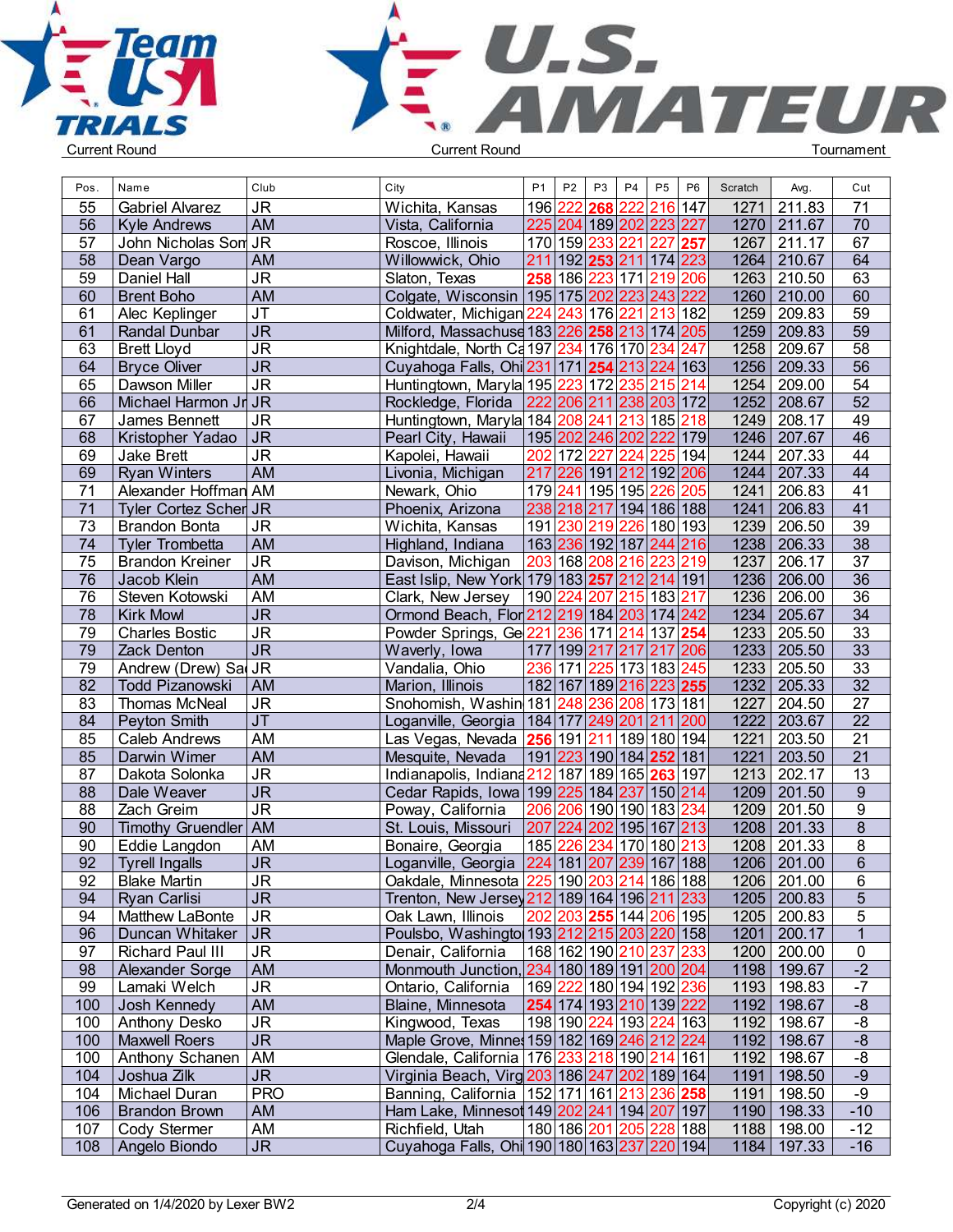



| Pos.       | Name                                   | Club                                           | City                                                                                       | P <sub>1</sub> | P <sub>2</sub> | P <sub>3</sub>                                     | P <sub>4</sub> | P <sub>5</sub> | P <sub>6</sub> | Scratch        | Avg.                  | Cut              |  |
|------------|----------------------------------------|------------------------------------------------|--------------------------------------------------------------------------------------------|----------------|----------------|----------------------------------------------------|----------------|----------------|----------------|----------------|-----------------------|------------------|--|
| 109        | <b>Brandon Runk</b>                    | AM                                             | Enola, Pennsylvania 195 184 190 170 256 187                                                |                |                |                                                    |                |                |                | 1182           | 197.00                | $-18$            |  |
| 110        | <b>Cerell Cardines</b>                 | J <sub>T</sub>                                 | Las Vegas, Nevada   199   203   195   195   208   181                                      |                |                |                                                    |                |                |                | 1181           | 196.83                | $-19$            |  |
| 110        | Justin O'Shaughne JR                   |                                                | Jackson, Michigan                                                                          |                |                | 201 243 211 205 171 150                            |                |                |                | 1181           | 196.83                | $-19$            |  |
| 112        | Chase Fernandez   JR                   |                                                | Pearl City, Hawaii                                                                         |                |                | 171 182 203 204 217 192                            |                |                |                | 1169           | 194.83                | $-31$            |  |
| 113        | Joshua Ross                            | <b>JR</b>                                      | Schenectady, New \166\254\186\166\198\197                                                  |                |                |                                                    |                |                |                | 1167           | 194.50                | $-33$            |  |
| 114        | Costa Gastouniotis JR                  |                                                | Goleta, California                                                                         |                |                | 193 177 158 213 190 233                            |                |                |                | 1164           | 194.00                | $-36$            |  |
| 114        | Steven Faulkner                        | AM                                             | Butner, North Carolin 129 243 255 193 166 178                                              |                |                |                                                    |                |                |                |                | 1164 194.00           | $-36$            |  |
| 116        | Spencer Robarge   JR                   |                                                | Springfield, Missouri 188 200 188 165 261 161                                              |                |                |                                                    |                |                |                | 1163           | 193.83                | $-37$            |  |
| 117        | Ashton Yamasaki                        | ∣JR                                            | Portland, Oregon                                                                           |                |                | 232 214 139 191 185 200                            |                |                |                | 1161           | 193.50                | $-39$            |  |
| 117        | Adam Glickman                          | AM                                             | New York, New York 199 164 212 191 230 165                                                 |                |                |                                                    |                |                |                | 1161           | 193.50                | $-39$            |  |
| 119        | Jacob Dunnum                           | AM                                             | La Crosse, Wiscons 191 224 184 193 179 189                                                 |                |                |                                                    |                |                |                | 1160           | 193.33                | $-40$            |  |
| 120        | Matthew O'Grady                        | <b>PRO</b>                                     | Rahway, New Jerse 204 176 180 193 210 194                                                  |                |                |                                                    |                |                |                | 1157           | 192.83                | $-43$            |  |
| 121        | Jordan Monnens                         | <b>JR</b>                                      | Ham Lake, Minnesot 168 176 202 196                                                         |                |                |                                                    |                | 233 181        |                | 1156           | 192.67                | $-44$            |  |
| 122        | Jordan Bryant                          | <b>AM</b>                                      | Detroit, Michigan                                                                          |                |                | 156 214 203 234 158 190                            |                |                |                | 1155           | 192.50                | $-45$            |  |
| 122        | Michael Mirabile                       | <b>JR</b>                                      | Coram, New York                                                                            |                |                | 231 168 182 203 180 191                            |                |                |                | 1155           | 192.50                | $-45$            |  |
| 124        | Louis Luna                             | $\overline{\mathsf{J}\mathsf{R}}$              | Rosamond, Californi 179 211 189 180 222 173                                                |                |                |                                                    |                |                |                | 1154           | 192.33                | $-46$            |  |
| 125        | Avery Wolf                             | $\overline{\mathsf{J}\mathsf{R}}$              | Highland Park, Illinoi 199 167 197 192 190 203                                             |                |                |                                                    |                |                |                |                | 1148 191.33           | $-52$            |  |
| 126        | <b>Mason Blount</b>                    | <b>JR</b>                                      | Independence, Louis 192 213 224 212 176 129                                                |                |                |                                                    |                |                |                |                | 1146 191.00           | $-54$            |  |
| 127        | Tom Hankey Jr                          | <b>JR</b>                                      | Great Barrington, Ma 175 163 204 216 234 152                                               |                |                |                                                    |                |                |                |                | 1144 190.67           | $-56$            |  |
| 128        | Darin Bloomquist                       | <b>JR</b>                                      | Rhinelander, Wiscor 194   186   186   156   219   201                                      |                |                |                                                    |                |                |                | 1142           | 190.33                | $-58$            |  |
|            | Matteo Cittadino                       |                                                |                                                                                            |                |                |                                                    |                |                |                |                |                       |                  |  |
| 129<br>130 |                                        | <b>JR</b><br><b>AM</b>                         | Fairport, New York   190   162   189   216   180   204                                     |                |                |                                                    |                |                |                | 1141           | 190.17<br>1135 189.17 | $-59$<br>$-65$   |  |
| 131        | Andrew Jensen<br>David Winters         | <b>JR</b>                                      | Rockford, Illinois<br>Livonia, Michigan                                                    |                |                | 212 201 170 192 168 192<br>224 190 168 168 207 174 |                |                |                | 1131           | 188.50                | $-69$            |  |
|            |                                        |                                                |                                                                                            |                |                |                                                    |                |                |                |                |                       | $-74$            |  |
| 132        | Cody Johnston                          | <b>AM</b><br>$\overline{\mathsf{J}\mathsf{R}}$ | Sandusky, Michigan 195 192 159 172 236 172                                                 |                |                |                                                    |                |                |                | 1126           | 187.67                | $-78$            |  |
| 133        | Cody Larson                            |                                                | Coon Rapids, Minne 189 163 188 224 154 204                                                 |                |                |                                                    |                |                |                | 1122<br>$1122$ | 187.00<br>187.00      | $-78$            |  |
| 133        | Julian Michael Sali JR                 |                                                | Richmond, Texas                                                                            |                |                | 168 146 191 <b>256</b> 173 188                     |                |                |                |                |                       | $-81$            |  |
| 135        | Charles Wilken                         | <b>JR</b><br>$\overline{\mathsf{J}\mathsf{R}}$ | Fort Mill, South Card 189 171 179 206 202 172                                              |                |                |                                                    |                |                |                | 1119           | 186.50                |                  |  |
| 135<br>137 | <b>Brian Fink</b>                      | <b>AM</b>                                      | New Port Richey, Fl(179 193 204 170 173 200                                                |                |                |                                                    |                |                |                | 1119<br>1116   | 186.50                | $-81$<br>$-84$   |  |
| 138        | John Haynes<br>Silas Lira              | <b>JR</b>                                      | Taylors, South Caro 221 124 203 244 167 157<br>Tampa, Florida                              |                |                | 155 193 193 214 187 171                            |                |                |                | 1113           | 186.00<br>185.50      | $-87$            |  |
| 138        | Joey Ocello                            | <b>JT</b>                                      | Neptune, New Jerse 228 180 214 162 175 154                                                 |                |                |                                                    |                |                |                | 1113           | 185.50                | $-87$            |  |
| 140        | <b>Cotie Holbek</b>                    | <b>AM</b>                                      |                                                                                            |                |                |                                                    |                |                |                | 1111           | 185.17                | $-89$            |  |
|            |                                        | <b>JR</b>                                      | Burlington, Wiscons 192 174 162 226 182 175                                                |                |                |                                                    |                |                |                |                |                       | $-91$            |  |
| 141<br>142 | Kenneth High<br>Carter Milasinovich JR |                                                | Lake Mary, Florida                                                                         | 168 149 212    |                |                                                    | 226            | 154            | 200            | 1109           | 184.83<br>184.67      | $-92$            |  |
|            |                                        |                                                | Macomb, Michigan                                                                           |                |                | 182 198 174 192 192 170                            |                |                |                | 1108           | 184.33                | $-94$            |  |
| 143        | <b>Anthony Neuer</b>                   | <b>JT</b>                                      | Lewisburg, Pennsyl 213 164 177 165 217                                                     |                |                |                                                    |                |                | 170            | 1106           |                       |                  |  |
| 144        | <b>Grant Oehler</b>                    | <b>AM</b>                                      | Carmel, Indiana                                                                            |                |                | 201 195 195 179 149 186                            |                |                |                | 1105           | 184.17                | $-95$            |  |
| 144        | Carson Opela                           | $\overline{\mathsf{J}\mathsf{R}}$              | Rio Rancho, New Me 162 181 184 189 176 213                                                 |                |                |                                                    |                |                |                | 1105           | 184.17                | $-95$            |  |
| 146        | Brian DeLuisa-And JR                   |                                                | Gladstone, Oregon   184   184   164   166   161   243                                      |                |                |                                                    |                |                |                | 1102           | 183.67                | $-98$            |  |
| 147        | Tyler Johnston                         | <b>JR</b>                                      | Sandusky, Michigan 220 168 185 173 191 160                                                 |                |                |                                                    |                |                |                |                | 1097 182.83           | $-103$           |  |
| 148        | Killian Kilpatrick                     | <b>JR</b>                                      | Erie, Pennsylvania   161   187   246   150   191   155                                     |                |                |                                                    |                |                |                |                | 1090 181.67           | $-110$           |  |
| 149        | Nickolas Freiberg                      | JR                                             | Sparks, Nevada                                                                             |                |                | 168 170 178 221 160 190                            |                |                |                |                | 1087 181.17           | $-113$           |  |
| 150        | John Magana                            | AM                                             | San Diego, Californi 204 157 179 174 193 178                                               |                |                |                                                    |                |                |                |                | 1085 180.83           | $-115$           |  |
| 151        | Sebastian Beth                         | <b>JR</b><br>$\overline{\mathsf{J}\mathsf{R}}$ | Sturtevant, Wiscons 149 223 146 236 174 154                                                |                |                |                                                    |                |                |                |                | 1082 180.33           | $-118$<br>$-123$ |  |
| 152        | <b>Michael Pyse</b>                    |                                                | Rochester, Minnesot 150 207 139 220 157 204                                                |                |                |                                                    |                |                |                |                | 1077 179.50           |                  |  |
| 153        | Devin Flowers                          | <b>JR</b><br>$\overline{\mathsf{J}\mathsf{R}}$ | Rosedale, New York 181 233 178 147 144 193<br>Indian Springs, Alab 172 151 211 167 184 190 |                |                |                                                    |                |                |                |                | 1076 179.33           | $-124$<br>$-125$ |  |
| 154        | Devin Dowdle                           |                                                |                                                                                            |                |                | 210 206 181 170 149 151                            |                |                |                |                | 1075 179.17           |                  |  |
| 155        | <b>Rieley Ulanday</b>                  | <b>JR</b>                                      | Union, Kentucky                                                                            |                |                |                                                    |                |                |                |                | 1067 177.83           | $-133$           |  |
| 155        | Landon Giacone                         | <b>JR</b>                                      | independence, Louis 177 195 148 199 172 176                                                |                |                |                                                    |                |                |                |                | 1067 177.83           | $-133$           |  |
| 157        | Calvin Au                              | AM                                             | Daly City, California 180 133 220 192 165 171                                              |                |                |                                                    |                |                |                |                | 1061 176.83           | $-139$           |  |
| 158        | <b>Harley Shene</b>                    | <b>JR</b>                                      | San Jose, California 160 196 192 155 191 165                                               |                |                |                                                    |                |                |                |                | 1059 176.50           | $-141$           |  |
| 159        | <b>CJ Petrin</b>                       | <b>JR</b>                                      | Chattanooga, Tenne 179 171 169 172 167 200                                                 |                |                |                                                    |                |                |                |                | 1058 176.33           | $-142$           |  |
| 160        | <b>Bryan Osborne</b>                   | <b>PRO</b>                                     | Cypress, California   196   173   196   203   132   155                                    |                |                |                                                    |                |                |                |                | 1055 175.83           | $-145$           |  |
| 161        | Jared Durant                           | <b>JR</b>                                      | Rice, Minnesota                                                                            |                |                | 156 178 158 189 179 186                            |                |                |                |                | 1046 174.33           | $-154$           |  |
| 162        | <b>Bradley Baltazar</b>                | J <sub>R</sub>                                 | Renton, Washington 136 158 173 234 182 153                                                 |                |                |                                                    |                |                |                |                | 1036 172.67           | $-164$           |  |